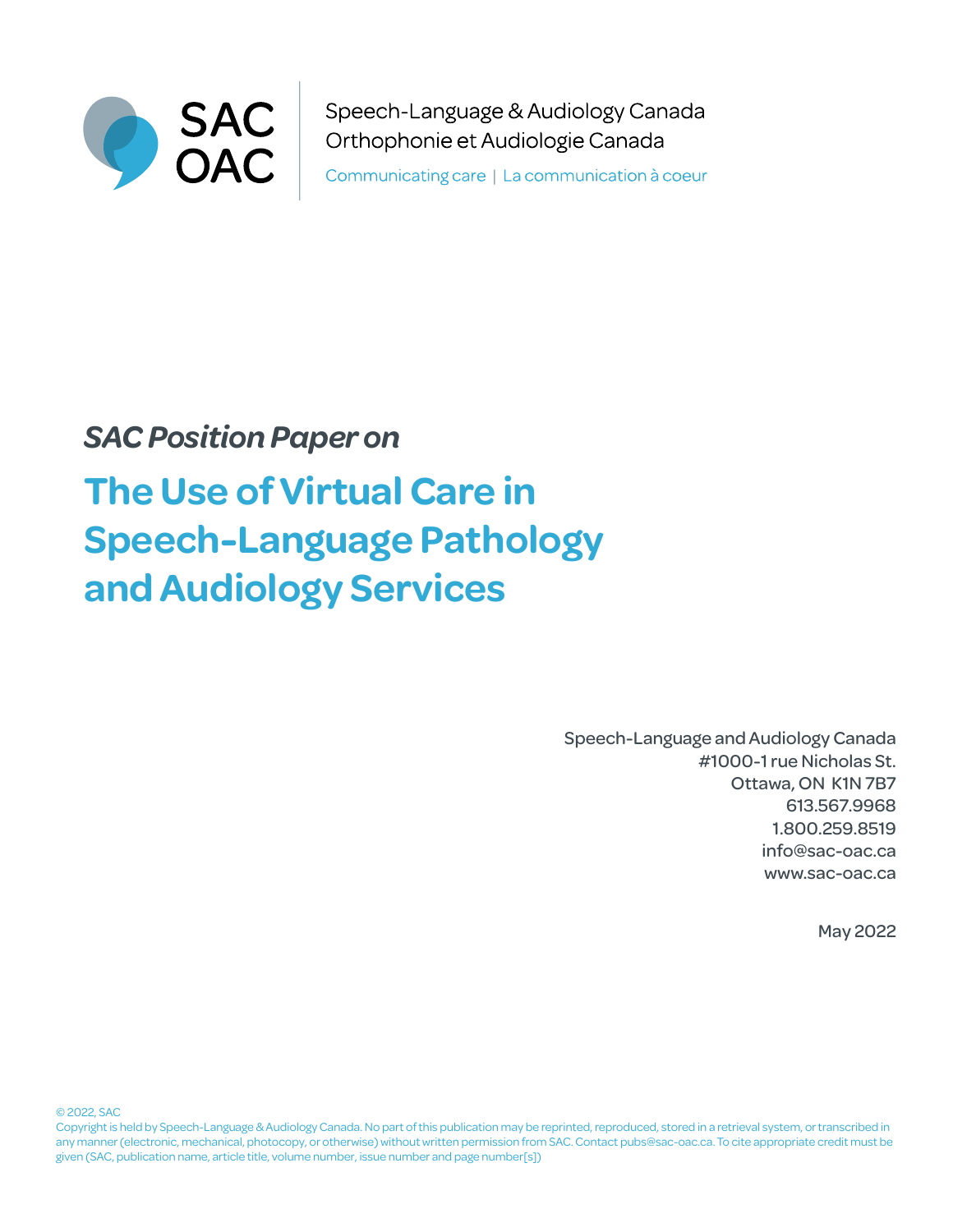# Committee Members

- 1. Chelsey Chichak, M.Sc., R-SLP, S-LP(C), CCC-SLP (Committee Chair)
- 2. Allison Baird, MA, S-LP(C), CCC-SLP
- 3. Simone Fischbach, M.H.Sc., S-LP(C)
- 4. Ariane Laplante-Lévesque, PhD., Aud(C)
- 5. Lynne McCurdy, AuD, Aud(C)
- 6. Tara Winsor, AuD, Aud(C)
- 7. Emily Wood, M.Sc.(A), S-LP(C)
- 8. Lynda Gibbons, SAC staff liaison, M.Sc., Aud(C)

A position paper represents the direction SAC has taken on a particular topic or provides guidelines for particular areas of practice. These positions are time-bound, representing the thinking at a particular point in time.

Copyright is held by Speech-Language & Audiology Canada. No part of this publication may be reprinted, reproduced, stored in a retrieval system, or transcribed in any manner (electronic, mechanical, photocopy, or otherwise) without written permission from SAC. Contact pubs@sac-oac.ca. To cite appropriate credit must be given (SAC, publication name, article title, volume number, issue number and page number[s])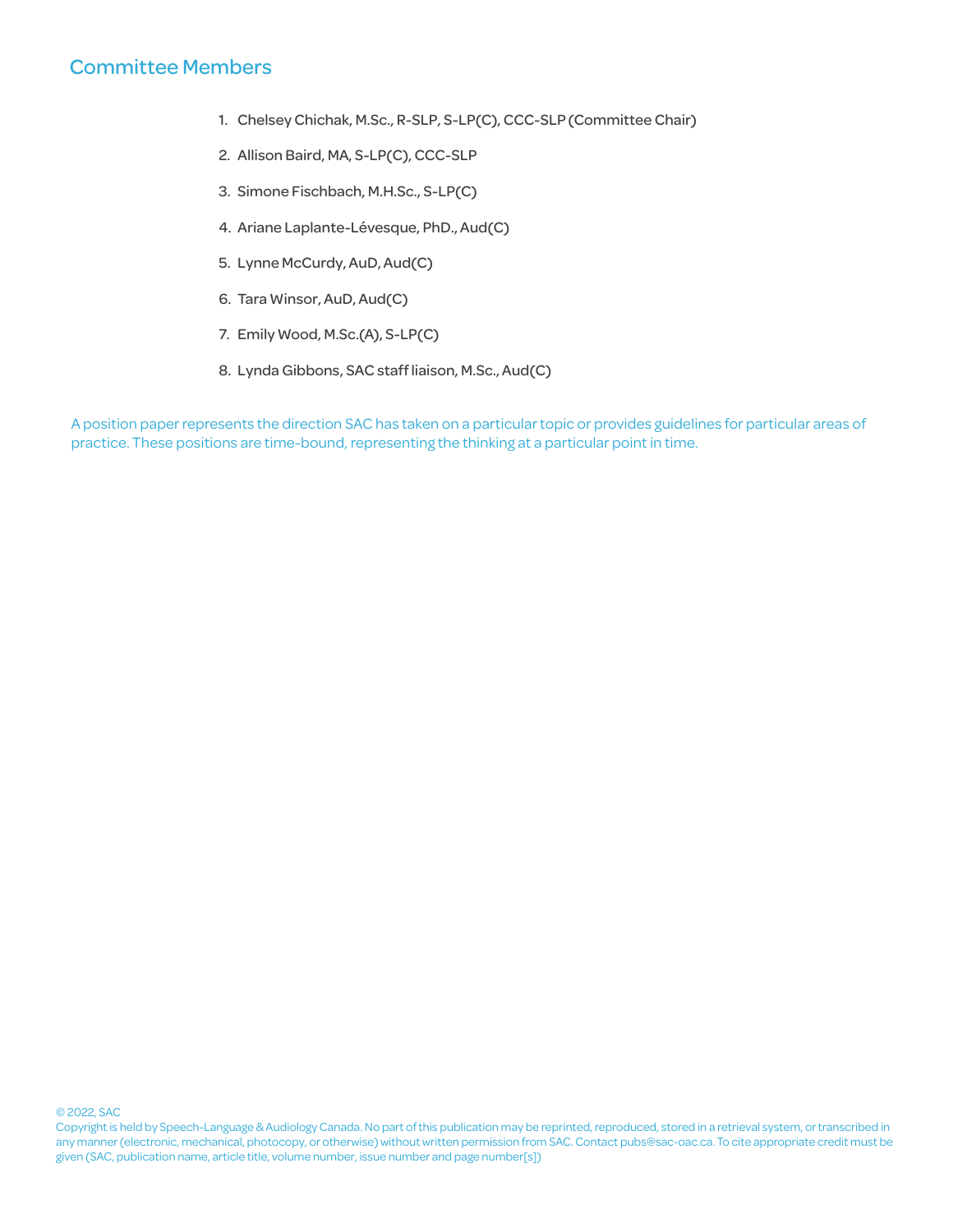# Position

It is the position of Speech-Language & Audiology Canada (SAC) that virtual care is a means of supporting access to speech-language pathology and audiology services for clients with communication, swallowing, hearing and balance disorders. SAC members and associates who provide services via virtual care must adhere to the standards of practice, privacy legislation, and guidelines of the applicable regulator(s) and/or professional association(s).

### **Background**

*Virtual Care* refers to the use of technology to deliver speech-language pathology and audiology services at a distance. *Virtual care* replaces the term *telepractice*, which was used in SAC's 2006 position paper on this topic.

Virtual care includes all services provided during in-person care that are amenable to delivery via the use of technology. These include, but are not limited to: screening, formal and informal assessment, intervention, management, counseling, consultation, advocacy, and education as well as training and support for caregivers, family members. For a complete list, please refer to SAC Scope of Practice Documents (SAC, 2016b, c).

Delivery of virtual care can be synchronous (interaction occurring in real-time) and/or asynchronous (interaction not occurring in real-time). Synchronous service includes telephone or videoconferencing. Asynchronous service includes recorded (audio or video recording) or written electronic communication (email, text message, fax).

*Client* refers to the individual receiving services. With the consent of the individual or their legal guardian/representative, the word client can also refer to caregivers, family members, support personnel, and significant others working in support of the client, such as educators and healthcare providers.

Speech-language pathology and audiology services are provided using the best available evidence, are delivered ethically, and are conducted according to established guidelines and procedures. Technological advances and evolving health care policy continue to shape speech-language pathology and audiology. Services commonly delivered in person have been expanded with the continued progressions of virtual care and technological innovations. Increased interest in virtual care is a natural progression of this evolution (Cason & Cohn, 2014). Virtual care may be offered in all settings where speech-language pathology and audiology services are provided which include, but are not limited to, hospitals, public health units, community health centres, schools, private practice, nursing homes and long-term care facilities, childcare centres, client homes, corporate settings, correctional facilities, professional associations, regulatory bodies, universities and colleges, and government ministries (SAC, 2016, b, c). The professions of speech-language pathology and audiology continue to evolve by integrating these new technologies to expand services offered to clients. When these practices are implemented in an appropriate and effective manner they can increase access and enrich speech-language pathology and audiology services (College of Audiologists and Speech-Language Pathologists of Ontario, 2020). While the term virtual care is currently being used, as technology evolves and support for virtual care increases, the term connected health may better describe the future of these services. The connected health model is "a conceptual model of health management where devices, services, or interventions are designed around the patient's needs, and health related data is shared, in such a way that the patient can receive care in the most proactive and efficient manner possible" (Caulfield & Donnelly, 2013, p. 704). The connected health model "utilizes technology to maximize healthcare resources, with the potential to provide increased, flexible opportunities for patients to engage with healthcare practitioners and to better manage their care process" (Glista et al., 2021a, p. 1).

© 2022, SAC

Copyright is held by Speech-Language & Audiology Canada. No part of this publication may be reprinted, reproduced, stored in a retrieval system, or transcribed in any manner (electronic, mechanical, photocopy, or otherwise) without written permission from SAC. Contact pubs@sac-oac.ca. To cite appropriate credit must be given (SAC, publication name, article title, volume number, issue number and page number[s])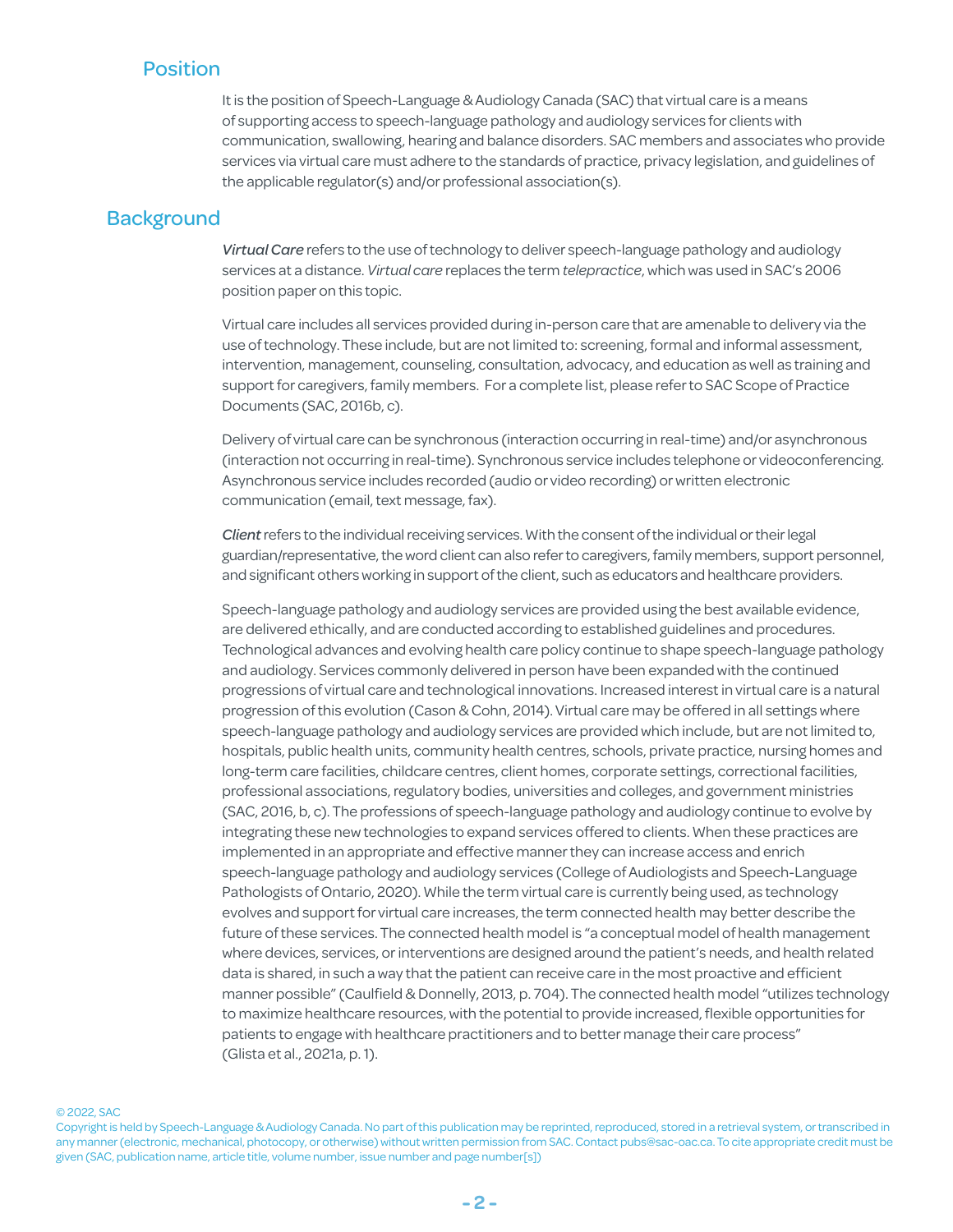A systematic review about the effectiveness of telehealth consultations reported "results vary by setting and condition, with telehealth consultations producing generally either better outcomes or no difference from comparators in settings" (Totten et al., 2019, p. ii). A growing body of research provides evidence to support virtual care as a reliable and valid assessment and treatment service delivery model for speech-language pathology and audiology. Hearing follow-up consultations provided through virtual care, when implemented for new or experienced hearing aid users, can deliver similar results and likely improve access and clinical outcomes (Tao et al. 2021). When technology is reliable, both clients and clinicians rate their satisfaction with a virtual support model of service delivery for hearing aid fitting follow-up to be equal to that of face-to-face service delivery (Tao et al., 2021). For speech-language pathology services, research has shown virtual care facilitates improved access, outcomes, and client-centred care for a wide range of communication and swallowing disorders (Cason & Cohn, 2014; & Harkey et al. 2020; Wales et al., 2017; Weidner & Lowan, 2020). Some studies reported use of a "hybrid" approach involving a combination of in-person service and virtual care, which allows clinicians to select the service delivery model that best addresses the needs of the client (Cason & Cohn, 2014).

Virtual care is a model of service delivery that speech-language pathologists (S-LPs) and audiologists are qualified to offer. It provides advantages when distance, health restrictions, or availability of skilled professionals compromise the delivery of care. It is well documented that virtual care offers unique opportunities for providing access to speech, language, and hearing health services to underserved populations (Davies-Venn & Glista, 2019; Dawood et al., 2021; Swanepoel & Hall, 2010;; World Health Organization [WHO], 2010, 2021;Wolfgang, 2019). This is relevant to Canada given its low population density and numerous rural and remote communities. Increasingly, virtual care is viewed as a service delivery option with wide applicability and benefit for S-LPs, audiologists, the communication health assistants who work under their supervision, and the clients they serve. A systematic review of the use of virtual care in speech, language, and hearing services found that improved access to care was the main benefit of virtual service delivery (Molini-Avejonas et al., 2015). However, the ability for a virtual care model to better reach populations in need of services is not limited to reaching rural or remote populations. Virtual care also provides those with constraints related to time, transportation and mobility, and/or those without qualified service providers in their region the opportunity to access services remotely (Carter et al., 2011).

S-LPs, audiologists, and communication health assistants who travel long distances can also experience fatigue and may have limited time available for management sessions in rural communities. Consequently, they may make infrequent or irregular visits, which can result in reduced treatment efficacy (Dew et al., 2013). Virtual care affords the opportunity to provide savings in travel time and expenses for both the client and practitioner (Tindall & Huebner, 2009; Towey, 2012).

Start-up costs, including equipment purchase and installation, as well as maintenance costs and internet connectivity charges can be prohibitive. However, with technological advances, these costs are decreasing (Mashima & Doarn, 2008). Virtual care provides the ability to serve clients and their families in authentic, naturalistic environments such as in school, at home, in the community, and in the workplace (Cason & Cohn, 2014). In addition, strong evidence exists to support the effectiveness of interventions delivered in the person's natural environment over clinic-based interventions (McCue et al. 2010). Therefore, virtual care allows for community-based intervention consistent with the International Classification of Functioning, Disability and Health (WHO, 2002), which promotes a person's functioning within the context of their environment.

Virtual care can address challenges with in-person service delivery such as a client's limited mobility as well as the costs associated with travel, including time spent on travel. This can lead to more

Copyright is held by Speech-Language & Audiology Canada. No part of this publication may be reprinted, reproduced, stored in a retrieval system, or transcribed in any manner (electronic, mechanical, photocopy, or otherwise) without written permission from SAC. Contact pubs@sac-oac.ca. To cite appropriate credit must be given (SAC, publication name, article title, volume number, issue number and page number[s])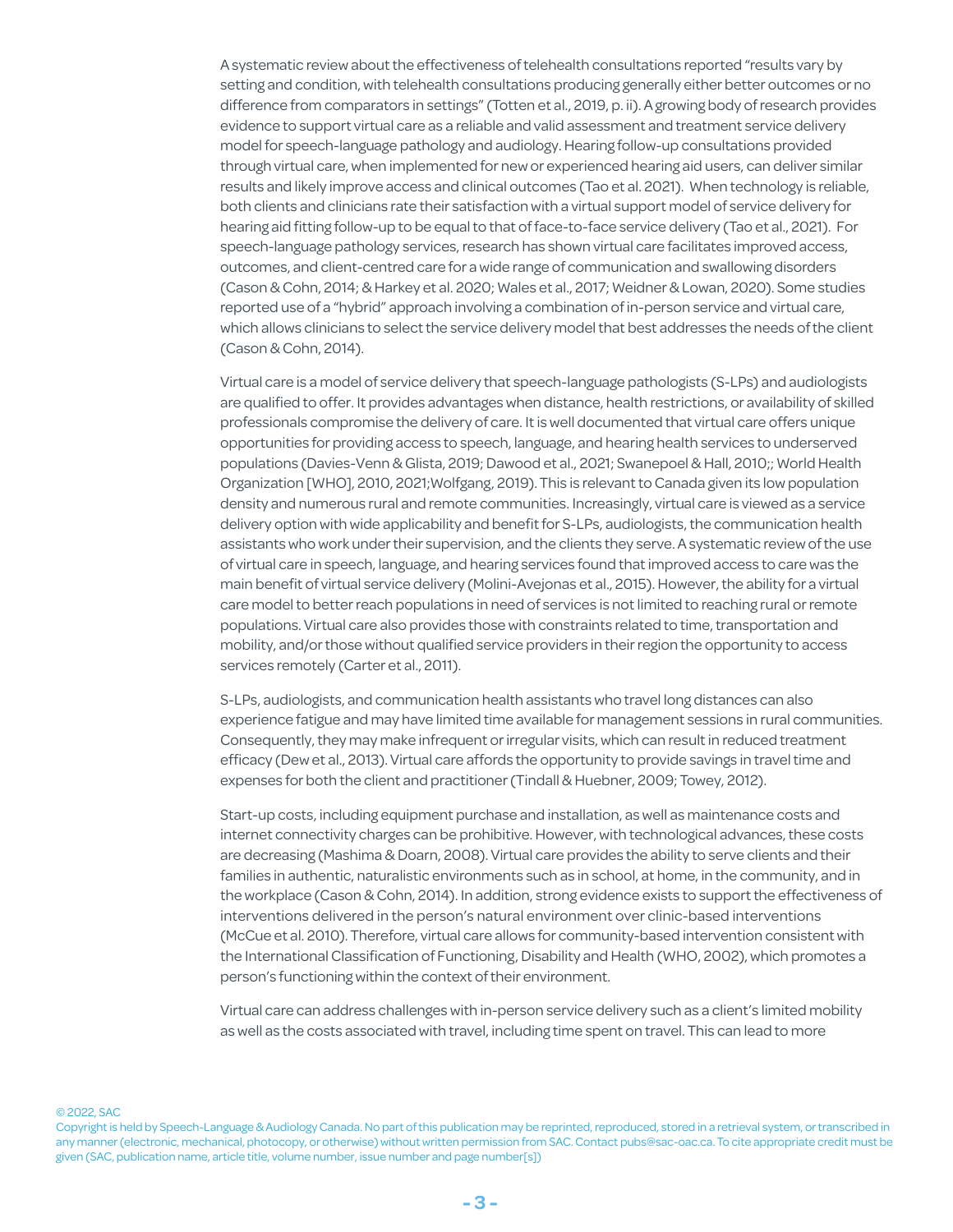equitable access to care. The shift to a virtual care model of service delivery can also reduce the need for travel to a clinic and for clinicians to travel to a client, thus contributing to less fossil fuels being used in transportation (Purohit et al., 2021). The increased use of virtual care in Canada holds promise for reducing carbon emissions and should be considered by both individuals and policy makers as a legitimate means of service delivery (Gheorghiu et al., 2020).

Clients with physical disabilities, as well as those with social anxiety or other mental health conditions, can benefit from having the option to access service using a virtual service delivery model (Young & Edwards, 2020). Furthermore, some clients prefer virtual interactions to in-person. For example, Carr (2017) noted that virtual support can help engage adolescents and provide a means of re-engaging teens with hearing loss by using a more familiar technology and mode of communication. Lastly, virtual care offers an opportunity for clients to access services that are uniquely suited to their specific needs. For example, clients can seek out practitioners with skill sets in a specific area of practice (Tucker, 2012), or clinicians who speak their preferred language, without the added barrier of geographical limitations (Edwards-Gaither, 2018).

Virtual care is an area of service delivery in speech-language pathology and audiology that is emerging as an integral component of practice that needs to continue with support from higher-level professional and government support. The World Report on Hearing (WHO, 2021) advocates for the implementation of virtual care and states that "when developing telemedicine, it is important that the services should have a clear, accountable governing structure, and ensure political commitment" (p. 178). Engaging stakeholders in the planning of virtual care (including federal, provincial, territorial, and municipal governments) encourages the adoption and implementation of policies that will support the use of virtual care for the delivery of speech-language pathology and audiology services. While virtual care continues to allow for increased opportunities for service provision, offers the potential to facilitate client-centred care, and enhance current practice, there is further need for professional development, educational, and research opportunities to integrate, advocate, and establish guidelines for virtual care across Canada.

## Rationale

This position paper updates and replaces the 2006 SAC Position Paper on *The Use of Telepractice for SAC S-LPs and Audiologists* by addressing recent advances in virtual care. A review of published research and professional literature, as well as feedback from SAC members and associates, informed the development process.

Virtual care allows the professions of speech-language pathology and audiology to leverage and embrace technological innovations to improve client-centred services for the populations they serve. Virtual care, delivered through a supported healthcare system, has the potential to increase delivery of speech-language pathology and audiology services to vulnerable and underserved communities (e.g., Indigenous peoples, those living in remote communities, or clients located in areas with limited access to in-person services).

While virtual care for the delivery of speech-language pathology and audiology services has been well documented in literature, its use has been accelerated by the emergence of the COVID-19 global pandemic. It is likely that the impact of this pandemic will continue to positively influence the rapid adoption of, and improvements in, the delivery of virtual care in the future.

Copyright is held by Speech-Language & Audiology Canada. No part of this publication may be reprinted, reproduced, stored in a retrieval system, or transcribed in any manner (electronic, mechanical, photocopy, or otherwise) without written permission from SAC. Contact pubs@sac-oac.ca. To cite appropriate credit must be given (SAC, publication name, article title, volume number, issue number and page number[s])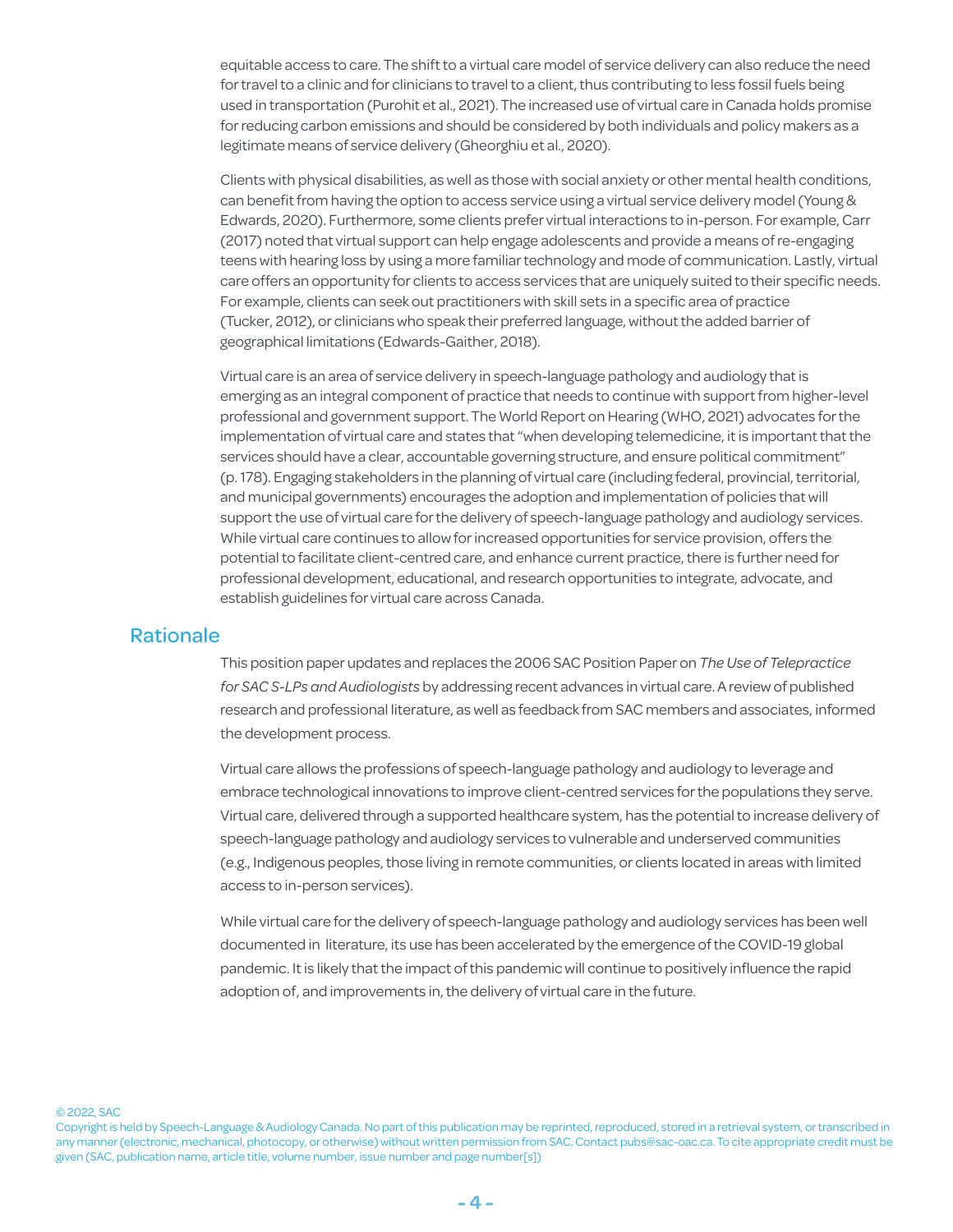# Recommendations

The recommendations that follow are supported by the highest level of evidence available and are intended to inform the decision-making of S-LPs, audiologists, policy makers, administrators, university programs, researchers, and the general public.

#### *Informed Consent and Right to Privacy*

SAC members and associates are held to the SAC [Code of Ethics](https://www.sac-oac.ca/sites/default/files/resources/2016_sac_Code_of_Ethics_en.pdf) as it pertains to informed consent and the right to privacy. Right to privacy and informed consent assures that clients are aware of how their personal health information, assessment results, treatment plans, and outcomes are stored and shared across different agencies, virtual platforms, and storage formats (Canadian Medical Association, 2019; Dermer, 2020; SAC, 2016a).

S-LPs and audiologists who provide virtual care services in regulated provinces must adhere to their regulatory body's standards of practice, including specific professional requirements for the protection of client privacy and confidentiality of personal health information, as well as processes for obtaining informed consent. Any technology used to facilitate and provide virtual care must meet basic standards for the protection of client privacy. It is the responsibility of the member to assure that this minimal level of obligation is met in the jurisdiction in which they provide and deliver services (SAC, 2016a).

To ensure informed consent, members must obtain and document clear verbal and/or written permission from clients in order to proceed with assessment, management and rehabilitation, and storage of information using virtual care (SAC, 2016a).

S-LPs and audiologists must respect the right of clients to direct the course of all treatment delivered using virtual care and to return to an in-person service delivery model should they wish to do so.

#### *Clinical Considerations*

SAC recommends that S-LPs and audiologists utilize the best available and suitable evidence to select the most appropriate screening, assessment, intervention, management, (re)habilitation, strategies, materials, and protocols for a particular client and that members then determine individual client needs and appropriateness for virtual care. Candidacy and selection for virtual care should take into consideration: client safety, physical, sensory (vision/hearing) and communicative status, cognitive functioning including attention and concentration, and cultural and linguistic diversity. S-LPs and audiologists should also consider: access to the internet, availability of appropriate software and hardware, the capacity to use technology effectively, the physical environment in which to conduct the service, and the availability of trained staff/caregiver to support the virtual sessions. S-LPs and audiologists should have knowledge of the impact of virtual service delivery on assessments, diagnostic procedures and management before proceeding and determine if such procedures can appropriately be conducted virtually. Standardized tools and technology and/or informal measures can be used to virtually assess clients.

When using standardized assessment methods, it is recommended that S-LPs and audiologists:

- Consider whether it is necessary to adapt administration techniques to be more suitable for virtual use, so long as test reliability and validity is maintained, and any modifications are documented.
- Determine whether test-makers have permitted for materials to be used virtually and whether test results obtained through virtual means are valid.

Copyright is held by Speech-Language & Audiology Canada. No part of this publication may be reprinted, reproduced, stored in a retrieval system, or transcribed in any manner (electronic, mechanical, photocopy, or otherwise) without written permission from SAC. Contact pubs@sac-oac.ca. To cite appropriate credit must be given (SAC, publication name, article title, volume number, issue number and page number[s])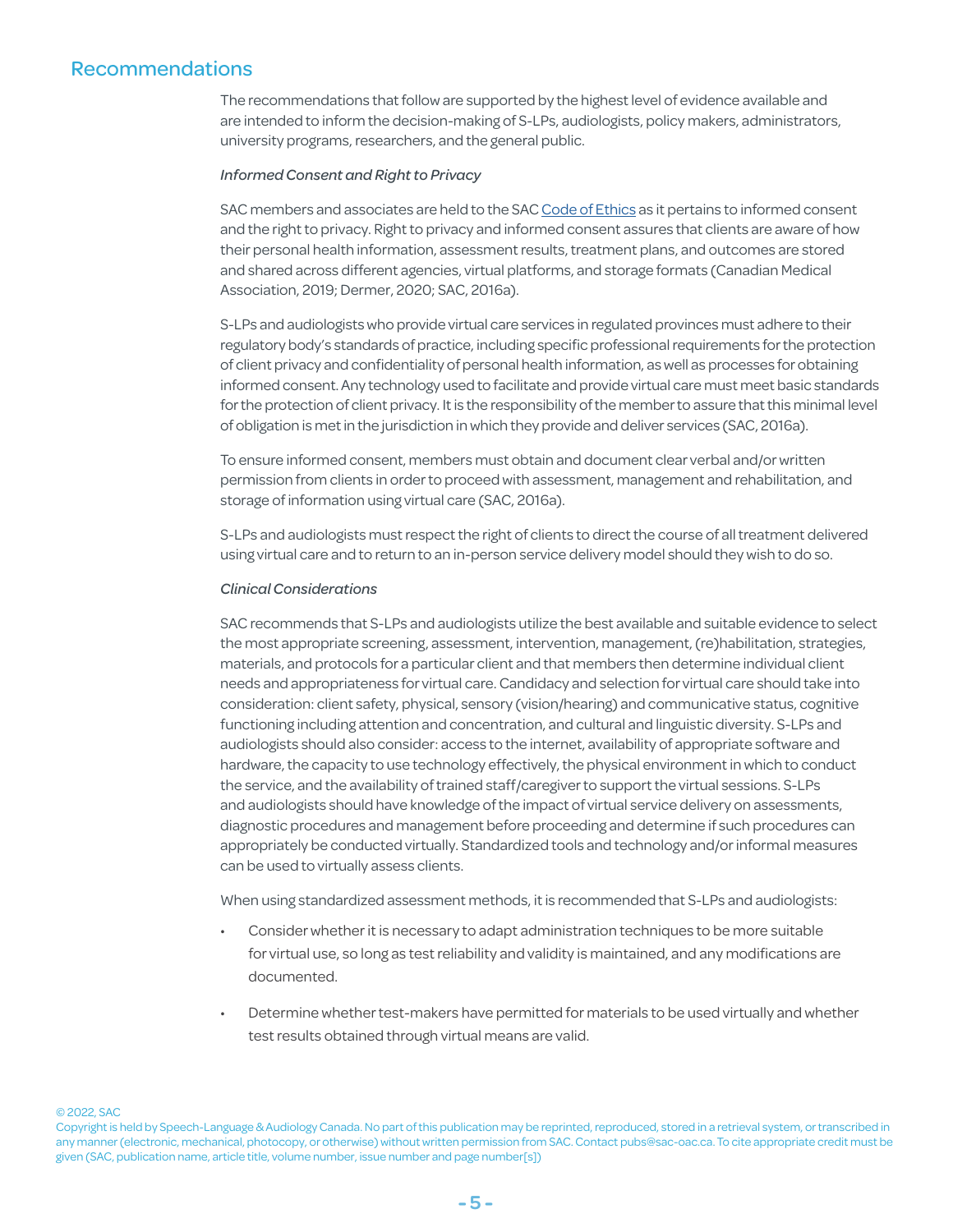- Confirm with test-makers whether materials can be displayed through public-facing screen sharing and if not, use screen mirroring and document cameras to remotely share testing visuals with clients.
- Document that the service delivery model was virtual care.

#### *Diversity Considerations*

SAC members and associates should provide virtual care services with consideration to diversity, equity, inclusion, and respect. The same guidelines for providing linguistically and culturally diverse and inclusive services apply to virtual care as for in-person services. Outcome of services provided through virtual care can be influenced by cultural beliefs and values and traditions of the client and member. Comfort levels of participants will vary depending on previous experience.

#### *Supervision and Collaboration*

S-LPs and audiologists can provide virtual service consultation, education, and supervision to communication health assistants and students as well as other professionals and support personnel who directly interact with the client.

#### *Labour Mobility and Service Provision Across Jurisdictions*

S-LPs and audiologists providing virtual care in communities across their province/territory of residence and across provincial, territorial and international borders must refer to and follow the regulatory requirements and standards of the jurisdiction in which their client is located. S-LPs and audiologists who provide virtual care services in a province or territory, or jurisdiction where the professions are not regulated must comply with applicable privacy and health care consent legislation.

It is the responsibility of S-LPs and audiologists to follow guidance issued by their provincial regulatory body when providing virtual care in other jurisdictions.

The use of virtual care as a service delivery model is increasing, and there is a need to facilitate care across jurisdictions. SAC acknowledges the need for regulatory bodies and professional associations to develop consistent guidelines and standards for virtual care service provision.

#### *Education, Research and Decision-Making Opportunities*

SAC calls on policy makers, professional organizations, educational institutions, and stakeholders to support and promote the following recommendations to improve the quality and reach of virtual care:

- Integrate virtual care in the initial training curriculum for S-LPs, audiologists, and communication health assistants. This includes theoretical and practical learning activities, and opportunities for continuing education.
- Establish guidelines for speech-language pathologists and audiologists providing supervision to students and support personnel regarding the delivery of virtual care services
- Raise awareness of virtual care and its applications to meet the unique needs of the populations it can serve by advocating to healthcare planners, legislators and administrators who are in positions to develop and support virtual care.

Copyright is held by Speech-Language & Audiology Canada. No part of this publication may be reprinted, reproduced, stored in a retrieval system, or transcribed in any manner (electronic, mechanical, photocopy, or otherwise) without written permission from SAC. Contact pubs@sac-oac.ca. To cite appropriate credit must be given (SAC, publication name, article title, volume number, issue number and page number[s])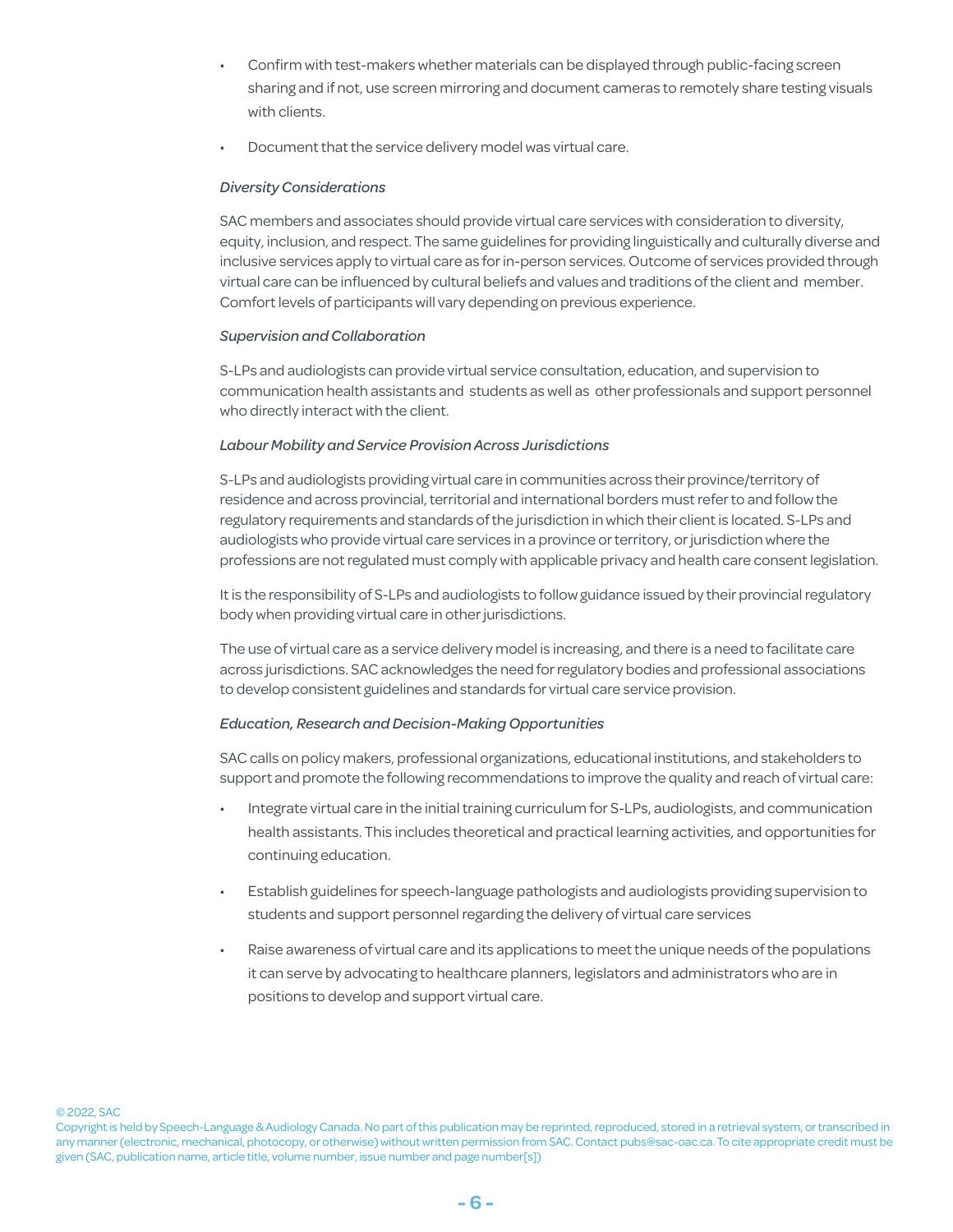• Conduct additional research to identify barriers to virtual care. This includes an analysis of government supported policy and funding for virtual speech-language pathology and audiology services, consumer choice and organizational attitudes towards virtual care, support personal training needs, and equipment and network limitations.

With recent technological advancements support for virtual care is increasing and offers promising new ways of providing equitable, and often improved client-centred care. Virtual care allows for observation of and delivery of services to the client in their home environment and removes barriers to care such as geographic location and lack of access to specialized speech-language pathology and audiology services. S-LPs and audiologists should consider the use of virtual care for clients with communication, swallowing, hearing, and balance disorders.

Copyright is held by Speech-Language & Audiology Canada. No part of this publication may be reprinted, reproduced, stored in a retrieval system, or transcribed in any manner (electronic, mechanical, photocopy, or otherwise) without written permission from SAC. Contact pubs@sac-oac.ca. To cite appropriate credit must be given (SAC, publication name, article title, volume number, issue number and page number[s])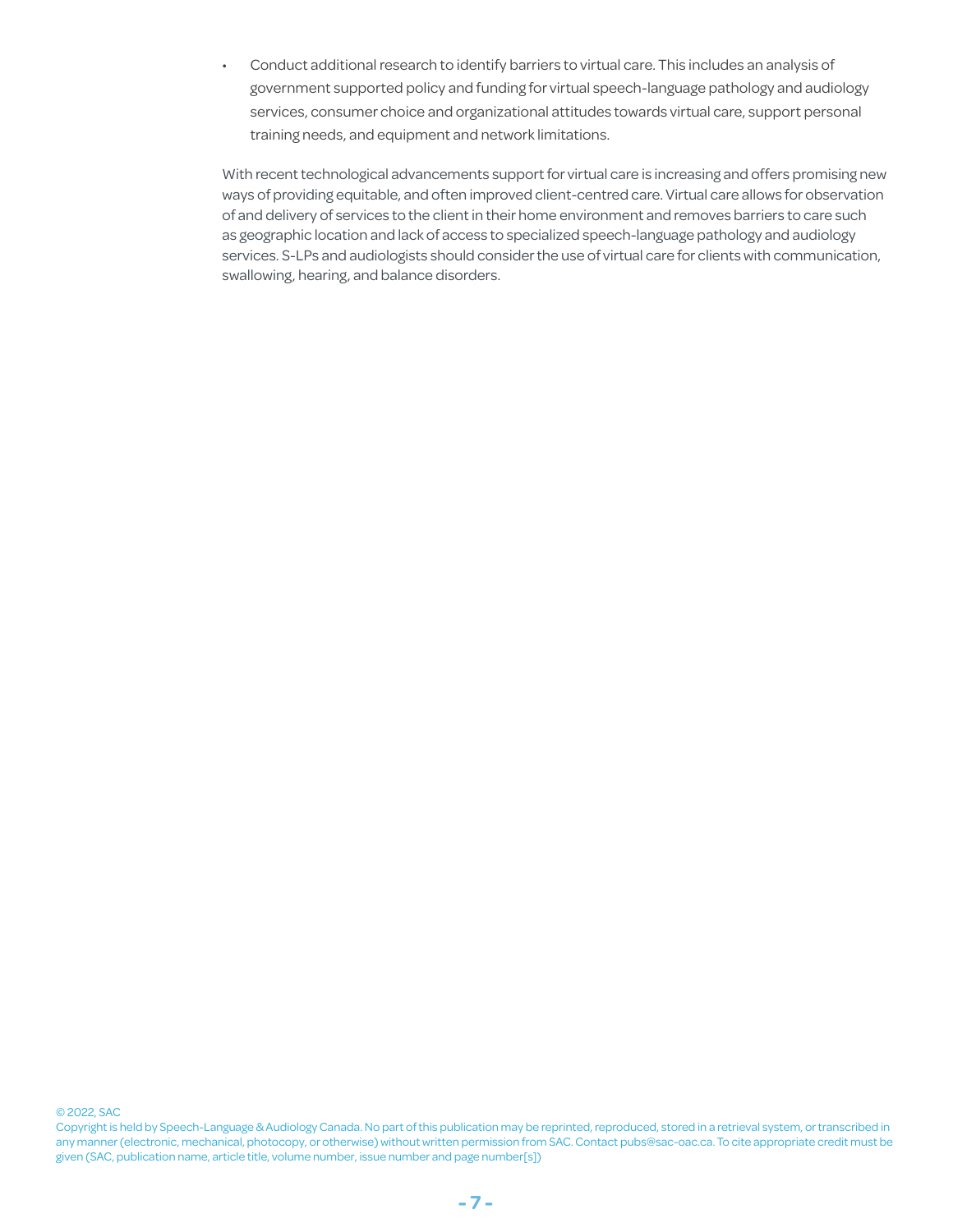# References

- Canadian Medical Association. (2019). *Care in Canada: Discussion Paper*. [https://www.cma.ca/sites/default/files/pdf/News/Virtual\\_Care\\_discussionpaper\\_v2EN.pdf](https://www.cma.ca/sites/default/files/pdf/News/Virtual_Care_discussionpaper_v2EN.pdf)
- Carter, L. M., Muir, L., & McLean, D. (2011). Narrative as a means of understanding the multi-dimensional benefits of telehealth: An exploration of telehealth stories. *Canadian Journal of University Continuing Education, 37*(1), 1–13. [https://doi.org/10.21225/D5PK52](https://journals.library.ualberta.ca/cjuce-rcepu/index.php/cjuce-rcepu/article/view/10474)
- Carr, G. (2017). Using telehealth to engage teenagers. *ENT and Audiology News, 25*(6). <https://www.entandaudiologynews.com/media/5487/entjf17-carr-new.pdf>
- Cason, J., & Cohn, E. R. (2014). Telepractice: An overview and best practices. *Perspectives on Augmentative and Alternative Communication, 23*(1), 4–17. <https://pubs.asha.org/doi/pdf/10.1044/aac23.1.4>
- Caulfield, B. M., & Donnelly, S. C. (2013). What is Connected Health and why will it change your practice? *QJM: An International Journal of Medicine, 106*(8), 703–707. <https://doi.org/10.1093/qjmed/hct114>
- College of Audiologists and Speech-Language Pathologists of Ontario. (2020). *Standards for Virtual Care in Ontario by CASLPO Audiologists and Speech-Language Pathologists.* [https://caslpo.com/sites/default/uploads/files/PS\\_EN\\_Standards\\_Virtual\\_Care.pdf](https://caslpo.com/sites/default/uploads/files/PS_EN_Standards_Virtual_Care.pdf)
- Dawood, N., Mahomed Asmail, F., Louw, C., & Swanepoel, D. W. (2021). Mhealth hearing screening for children by non-specialist health workers in communities. *International Journal of Audiology, 60*(sup1), S23-S29.<https://doi.org/10.1080/14992027.2020.1829719>
- Davies-Venn, E. & Glista, D. (2019). Connected hearing healthcare: The realisation of benefits relies on successful clinical implementation. *ENT and Audiology News, 28*(5).
- Dermer, M. (2020). *Virtual care playbook*. Canadian Medical Association. [https://www.cma.ca/sites/default/files/pdf/Virtual-Care-Playbook\\_mar2020\\_E.pdf](https://www.cma.ca/sites/default/files/pdf/Virtual-Care-Playbook_mar2020_E.pdf
)
- Dew, A., Bulkeley, K., Veitch, C., Bundy, A., Gallego, G., Lincoln, M., Brentnall, J., & Griffiths, S. (2013). Addressing the barriers to accessing therapy services in rural and remote areas. *Disability and Rehabilitation, 35*(18), 1564-1570.<https://doi.org/10.3109/09638288.2012.720346>
- Edwards-Gaither, L. (2018). Cultural considerations for telepractice: An introduction for speechlanguage pathologists. *Perspectives of the ASHA Special Interest Groups, 3*(18), 13–20. <https://doi.org/10.1044/persp3.SIG18.13>
- Gheorghiu, B., Beauséjour, W. & N. Simms. (2020). *Virtual Care as Environmentally sustainable Health Care*. Centre for Sustainable Health Systems. [https://www.sustainablehealthsystems.ca/blog/virtual-care-as-environmentally-sustainable](https://www.sustainablehealthsystems.ca/blog/virtual-care-as-environmentally-sustainable-health-care)[health-care](https://www.sustainablehealthsystems.ca/blog/virtual-care-as-environmentally-sustainable-health-care)

Copyright is held by Speech-Language & Audiology Canada. No part of this publication may be reprinted, reproduced, stored in a retrieval system, or transcribed in any manner (electronic, mechanical, photocopy, or otherwise) without written permission from SAC. Contact pubs@sac-oac.ca. To cite appropriate credit must be given (SAC, publication name, article title, volume number, issue number and page number[s])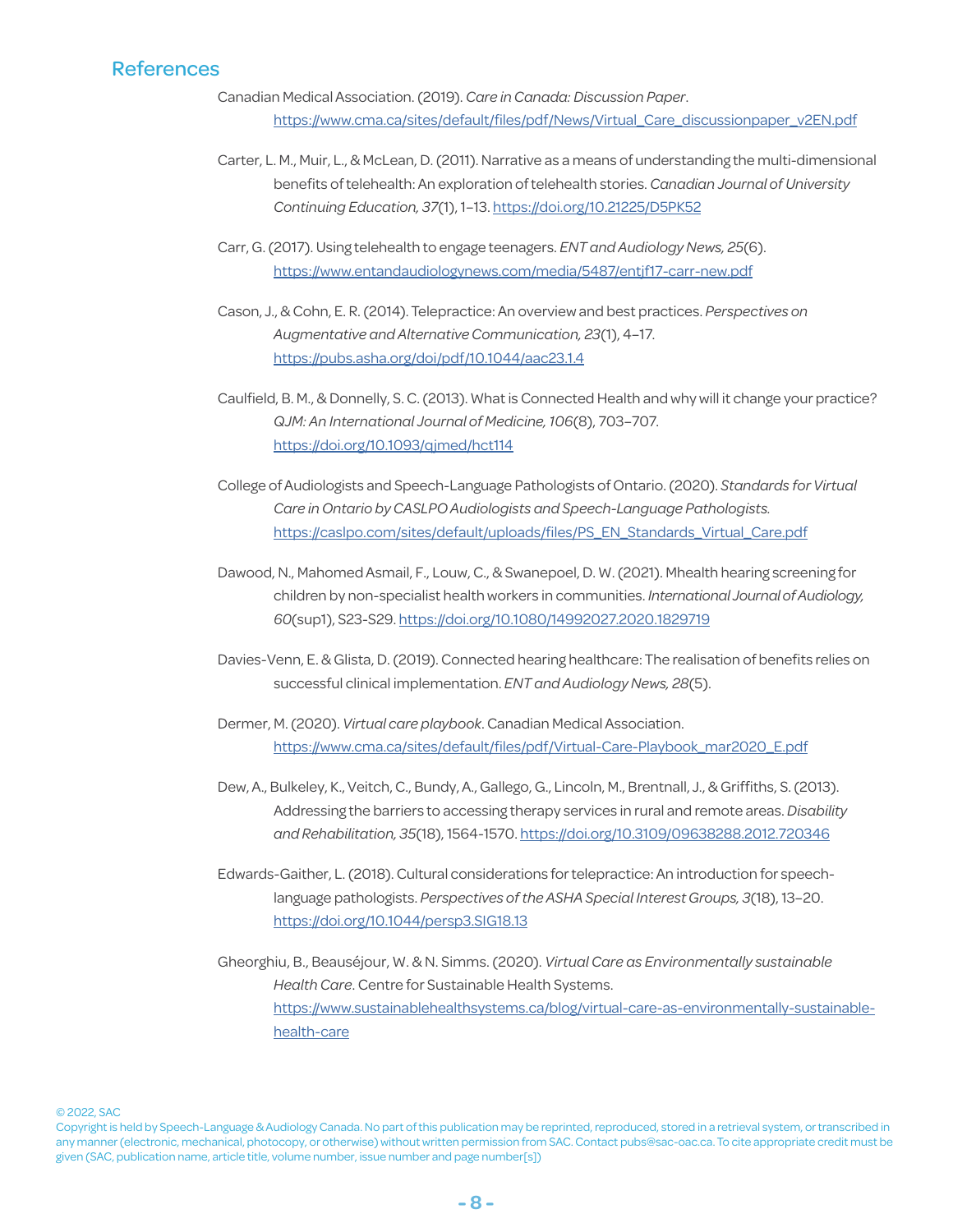- Glista, D., Ferguson, M., Muñoz, K., & Davies-Venn, E. (2021a). Connected hearing healthcare: Shifting from theory to practice. International *Journal of Audiology, 60*(sup1), S1–S3. <https://doi.org/10.1080/14992027.2021.1896794>
- Harkey, L. C., Jung, S. M., Newton, E. R., & Patterson, A. (2020). Patient satisfaction with telehealth in rural settings: A systematic review. *International Journal of Telerehabilitation, 12*(2), 53–64. <https://doi.org/10.5195/ijt.2020.6303>
- Mashima, P. A., & Doarn, C. R. (2008). Overview of telehealth activities in speech-language pathology. *Telemedicine Journal and e-Health 14*(10), 1101–1117. <https://doi.org/10.1089/tmj.2008.0080>
- McCue, M., Fairman, A., & Pramuka, M. (2010). Enhancing quality of life through telerehabilitation. *Physical Medicine and Rehabilitation Clinics, 21*(1), 195-205. [https://doi.org/10.1016/j.pmr.2009.07.005](https://doi.org/10.1016/j.pmr.2009.07.005
)
- Molini-Avejonas, D. R., Rondon-Melo, S., Amato, C. A., & Samelli, A. G. (2015). A systematic review of the use of telehealth in speech, language and hearing sciences. *Journal of Telemedicine and Telecare, 21*(7), 367–376. <https://doi.org/10.1177/1357633X15583215>
- Purohit, A., Smith, J., & Hibble, A. (2021). Does telemedicine reduce the carbon footprint of healthcare? A systematic review. *Future Healthcare Journal, 8*(1), e85–e91. [https://doi.org/10.7861/fhj.2020-0080](https://doi.org/10.7861/fhj.2020-0080
)
- Speech-Language & Audiology Canada. (2016a). *Code of Ethics*. [https://www.sac-oac.ca/sites/default/files/resources/2016\\_sac\\_Code\\_of\\_Ethics\\_en.pd](https://www.sac-oac.ca/sites/default/files/resources/2016_sac_Code_of_Ethics_en.pd)
- Speech-Language & Audiology Canada. (2016b). *Scope of Practice for Audiology in Canada*. [https://www.sac-oac.ca/professional-resources/resource-library/scope-practice-audiology](https://www.sac-oac.ca/professional-resources/resource-library/scope-practice-audiology-canada)[canada](https://www.sac-oac.ca/professional-resources/resource-library/scope-practice-audiology-canada)
- Speech-Language & Audiology Canada. (2016c). *Scope of Practice for Speech-Language Pathology in Canada*. [https://www.sac-oac.ca/sites/default/files/resources/scope\\_of\\_practice\\_speech](https://www.sac-oac.ca/sites/default/files/resources/scope_of_practice_speech-language_pathology_en.pdf)[language\\_pathology\\_en.pdf](https://www.sac-oac.ca/sites/default/files/resources/scope_of_practice_speech-language_pathology_en.pdf)
- Swanepoel, d., & Hall, J. W. (2010). A systematic review of telehealth applications in audiology. *Telemedicine Journal and e-Health, 16*(2), 181–200.<https://doi.org/10.1089/tmj.2009.0111>
- Tao, K., Moreira, T. C., Jayakody, D., Swanepoel, W., Brennan-Jones, C. G., Coetzee, L., & Eikelboom, R. H. (2021). Teleaudiology hearing aid fitting follow-up consultations for adults: Single blinded crossover randomised control trial and cohort studies. *International Journal of Audiology, 60*(sup1), S49–60. <https://doi.org/10.1080/14992027.2020.1805804>
- Tindall, L. R., & Huebner, R. A. (2009). The impact of an application of telerehabilitation technology on caregiver burden. *International Journal of Telerehabilitation, 1*(1), 3–8. <https://doi.org/10.5195/ijt.2009.5559>

Copyright is held by Speech-Language & Audiology Canada. No part of this publication may be reprinted, reproduced, stored in a retrieval system, or transcribed in any manner (electronic, mechanical, photocopy, or otherwise) without written permission from SAC. Contact pubs@sac-oac.ca. To cite appropriate credit must be given (SAC, publication name, article title, volume number, issue number and page number[s])